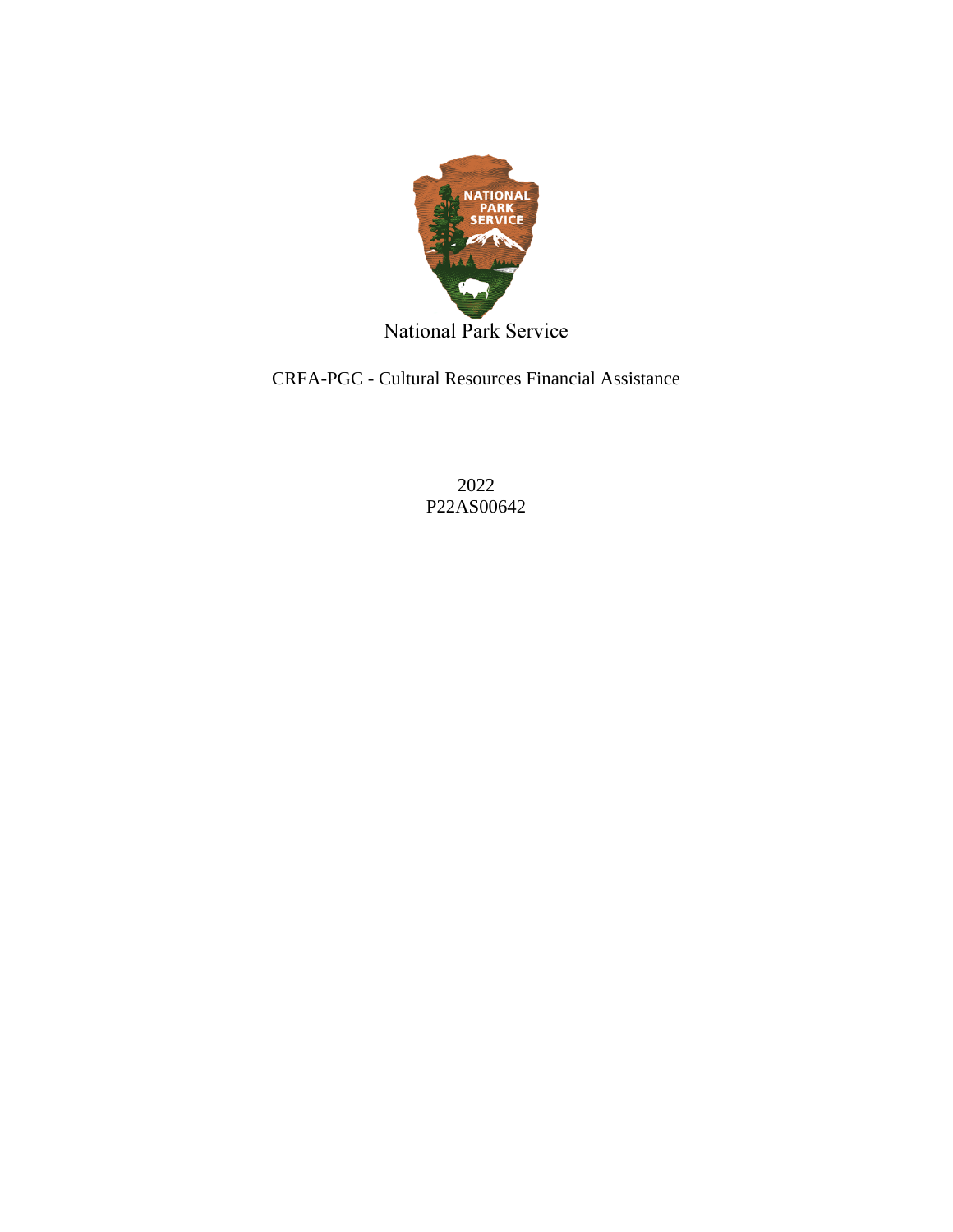# **Table of Contents**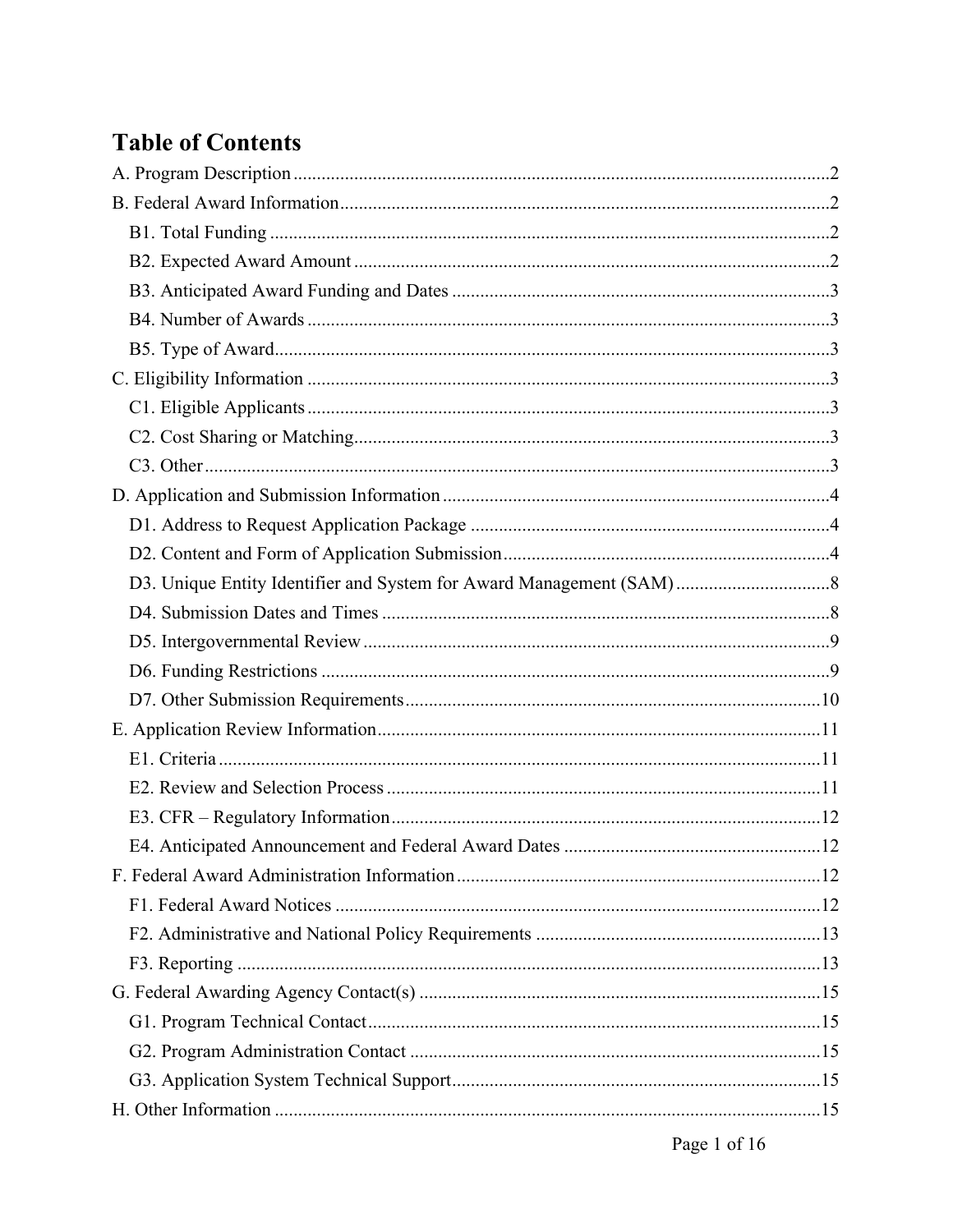#### <span id="page-2-0"></span>**A. Program Description**

#### **Authority:**

- 54 USC 301 et seq. (National Historic Preservation Act)
- 54 USC  $\S 3027$  Historic Preservation Programs and Authorizations for Indian Tribes and Native Hawaiian Organizations
- 54 USC §302701 Program to assist Indian tribes in preserving historic property
- 54 USC §302702 Indian tribe to assume functions of State Historic Preservation Officer
- Further Extending Government Funding Act, enacted as Public Law 117-70

#### **Assistance Listing:**

15.904

## **Program Background, Objectives, and Goals:**

This funding program supports the operation of Tribal Historic Preservation Offices (THPOs) within allowable program areas described in the Historic Preservation Fund Grants Manual. Where relevant, staff and projects must comply with the appropriate Secretary of the Interior's Standards.

The purpose of this program is to provide grants to THPOs for the identification, evaluation, and protection of historic properties by such means as: survey, planning, technical assistance, development, education, expansion of the National Register of Historic Places, and to assist THPOs in carrying out the historic preservation activities that the Tribe agreed to assume from the State Historic Preservation Office, on tribal lands, under their Partnership agreement with the National Park Service. Awards under this program must comply with and support the National Historic Preservation Act (54 USC 301 et seq.).

## <span id="page-2-1"></span>**B. Federal Award Information**

## <span id="page-2-2"></span>**B1. Total Funding**

**Estimated Total Funding** \$16,000,000

<span id="page-2-3"></span>**B2. Expected Award Amount**

**Maximum Award** \$200,000

# **Minimum Award**

\$20,000 Grant awards are determined by the NPS Apportionment Formula for Tribal Historic Preservation Offices.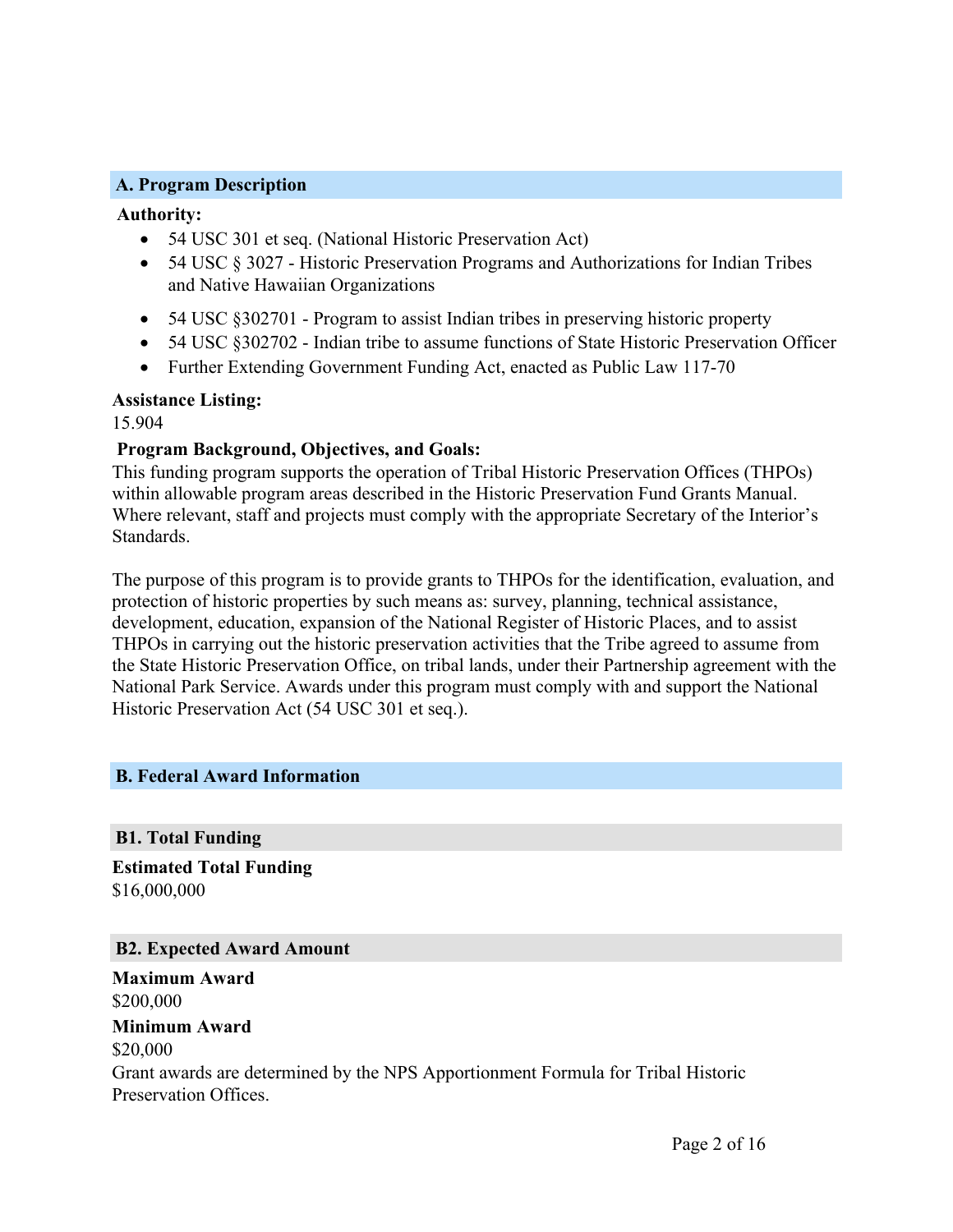Apportionment numbers are attached under the "Related Documents" tab of the opportunity on grants.gov. Please note, the Related Documents tab is NOT within the Workspace.

## <span id="page-3-0"></span>**B3. Anticipated Award Funding and Dates**

# **Anticipated Award Date** September 30, 2022 Award date is determined upon when the application is submitted completely and correctly. Most awards will be made prior to 09/01/2022.

#### <span id="page-3-1"></span>**B4. Number of Awards**

**Expected Number of Awards** 207

## <span id="page-3-2"></span>**B5. Type of Award**

**Funding Instrument Type** G - Grant

## <span id="page-3-3"></span>**C. Eligibility Information**

## <span id="page-3-4"></span>**C1. Eligible Applicants**

## **Eligible Applicants**

07 – Native American tribal governments (Federally recognized)

## **Additional Information on Eligibility**

Tribal governments with signed Memorandum of Agreements with the National Park Service to assume the duties of the State Historic Preservation Office on Tribal lands, as defined in 54 USC 301 et seq. also known as the National Historic Preservation Act of 1966, as amended.

## <span id="page-3-5"></span>**C2. Cost Sharing or Matching**

## **Cost Sharing / Matching Requirement**

No

## <span id="page-3-6"></span>**C3. Other**

- 1. Applications for renewal or supplementation of existing projects are not eligible.
- 2. Depending on the project, additional federal reviews may be required under other laws such as, the National Historic Preservation Act (NHPA) Archaeological Resources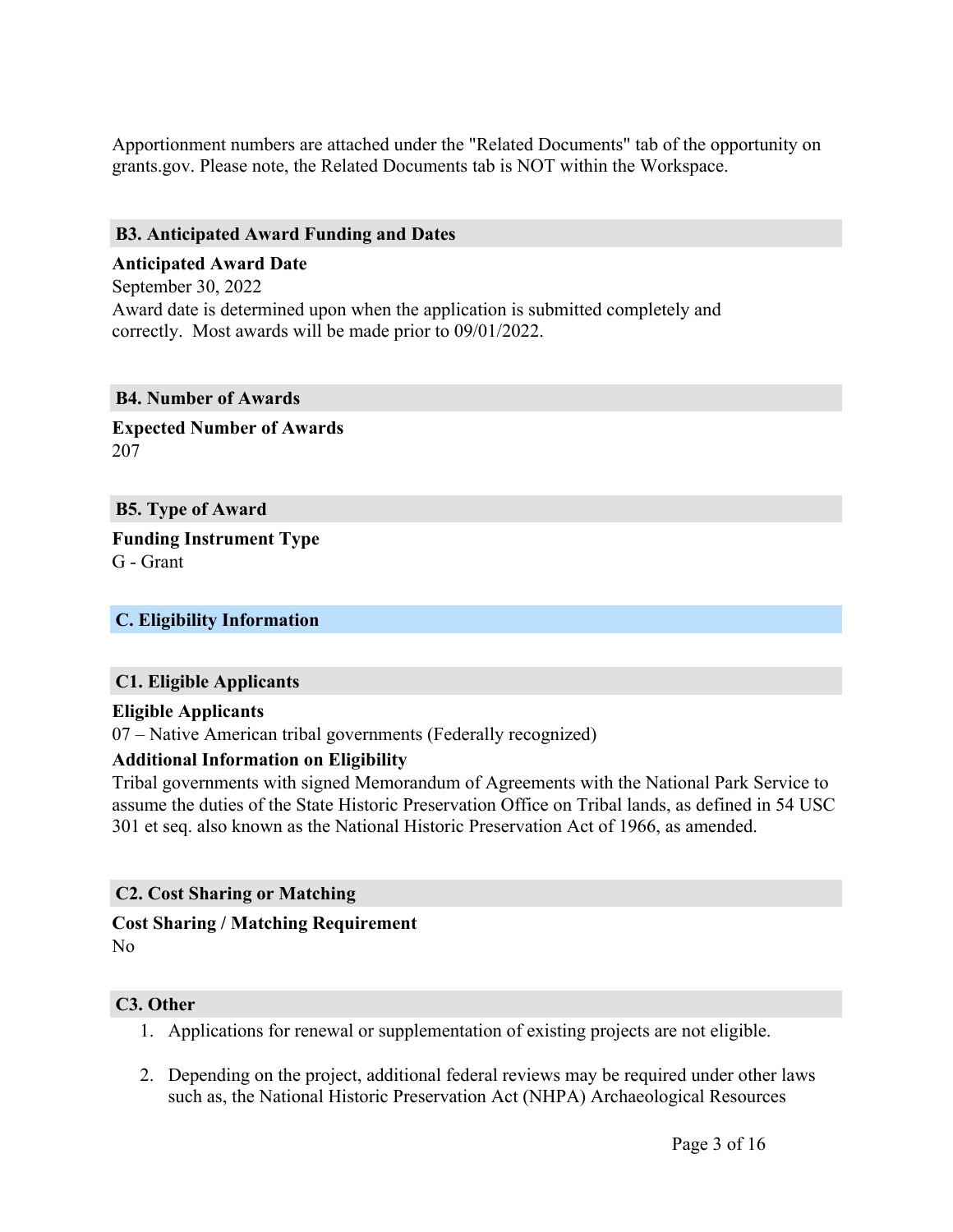Protection Act of 1979 (ARPA), the National Environmental Policy Act (NEPA), and Native American Graves Protection and Repatriation Act (NAGPRA).

- 3. Any historic property receiving physical preservation (development) assistance through the program will be required to place a preservation covenant/easement/agreement on the property ranging from 5 to 20 years determined by the amount of grant, to protect the federal investment and characteristics which made the property historic.
- 4. The total of administration and indirect costs necessary to complete and administer the program cannot exceed 25% of total cost (primary and subgrants combined). This limitation for the Historic Preservation Fund is by statute, 54 U.S.C. 302902.

## **Excluded Parties:**

NPSconducts a review of the SAM.gov Exclusions database for all applicant entities and their key project personnel prior to award. The NPS cannot award funds to entities or their key project personnel identified in the SAM.gov Exclusions database as ineligible, prohibited/restricted or otherwise excluded from receiving Federal contracts, certain subcontracts, and certain Federal assistance and benefits, as their ineligibility condition applies to this Federal program.

## **Foreign Entities or Projects**

This program does not provide funding to foreign entities or for projects conducted outside the United States.

# <span id="page-4-0"></span>**D. Application and Submission Information**

# <span id="page-4-1"></span>**D1. Address to Request Application Package**

The application package can be found in its entirety on Grants.gov.

## <span id="page-4-2"></span>**D2. Content and Form of Application Submission**

## **Project Narrative**

- Anticipated Activities List (aka Workplan)
	- o The Anticipated Activities List must state the activities that will be completed under the grant agreement and in accordance with the Tribe's MOA Partnership agreement with NPS (under which the Tribe assumed the duties of the State Historic Preservation Office and is eligible to apply for HPF grant funds). The Narrative should specifically address work anticipated under each of the allowable Historic Preservation Fund program areas (education, planning, National Register, survey & inventory, review & compliance, development, preservation tax incentives, Certified Local Governments, and administration). The proposal text must be no longer than 5 pages, no smaller than font size 11, and have 1-inch margins. The 5-page limit includes all text, figures, references,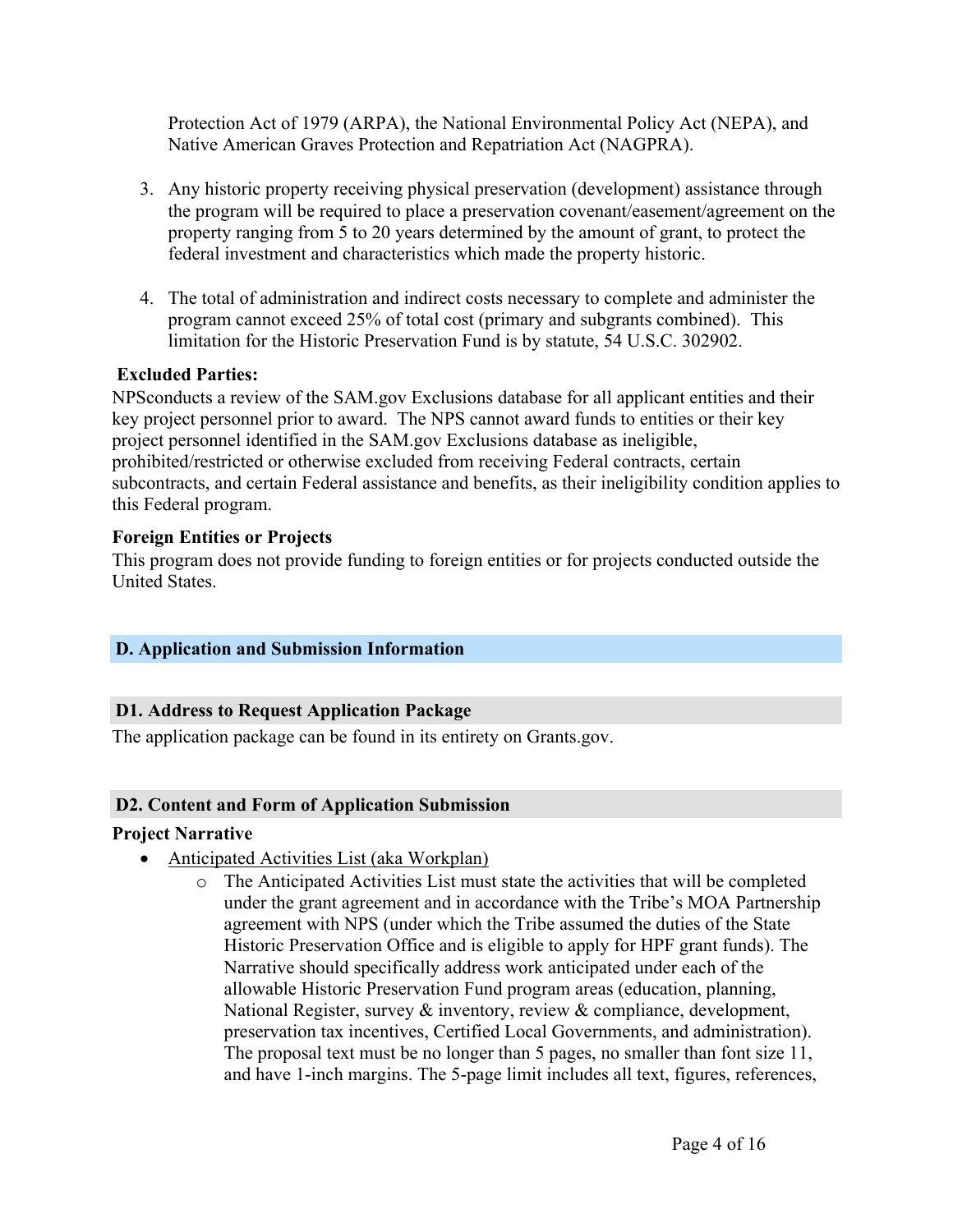and resumes (other required application forms are not counted as part of the 5 page limit).

## **SF-424, Application for Federal Assistance**

Applicants must submit the appropriate Standard Form (SF)-424, Application for Federal Assistance. Individuals applying as a private citizen (i.e., unrelated to any business or nonprofit organization you may own or operate in your name), must complete the SF-424, Application for Federal Assistance-Individual form. All other applicants must complete the standard SF-424, Application for Federal Assistance. The required application forms are available with this announcement on Grants.gov. The SF-424, Application for Federal Assistance must be complete, signed, and dated. Do not include any proprietary or personally identifiable information. Please note: Enter only the amount requested from this Federal program in the "Federal" funding box on the SF-424 Application form. Include any other Federal sources of funding in the "Other" box and provide details on those Federal source(s) and funding amount(s) in the required Budget Narrative (see the "Budget Narrative" section below).

Note: You must provide your ZIP Code + 4, 0000 is not acceptable. Your Unique Entity Identifier (UEI) must exactly match the UEI and DUNS Number under your SAM.gov record.

Applicants must submit the appropriate SF-424 Budget Information form and Budget Narrative. For non-construction programs or projects, applicants must complete and submit the SF-424A, "Budget Information for Non-Construction Programs" form. All of the required application forms are available with this announcement on Grants.gov. Federal award recipients and subrecipients are subject to Federal award cost principles in 2 CFR 200.

Applicants must submit the appropriate SF-424 Budget Information form and Budget Narrative. For construction programs or projects, applicants must complete and submit the SF-424C, "Budget Information for Construction Programs". All of the required application forms are available with this announcement on Grants.gov. Federal award recipients and subrecipients are subject to Federal award cost principles in 2 CFR 200.

Any applicant organization that has not completed the financial assistance certifications and representations within their SAM.gov registration must submit the appropriate signed and dated Assurances form. All of the required application forms are available with this announcement on Grants.gov.

Any applicant organization that has not completed the financial assistance certifications and representations within their SAM.gov registration must submit the appropriate signed and dated Assurances form. All required application forms are available with this announcement on Grants.gov.

# **Detailed Budget Narrative**

The project budget shall include detailed information on all cost categories and must clearly identify all estimated project costs. Unit costs shall be provided for all budget items including the cost of work to be provided by contractors or sub-recipients. In addition, applicants shall include a narrative description of the items included in the project budget, including the value of in-kind contributions of goods and services provided to complete the project when cost share is identified to be included (reference section C of this announcement). Cost categories can include, but are not limited to, those costs items included on the SF424A or SF424C.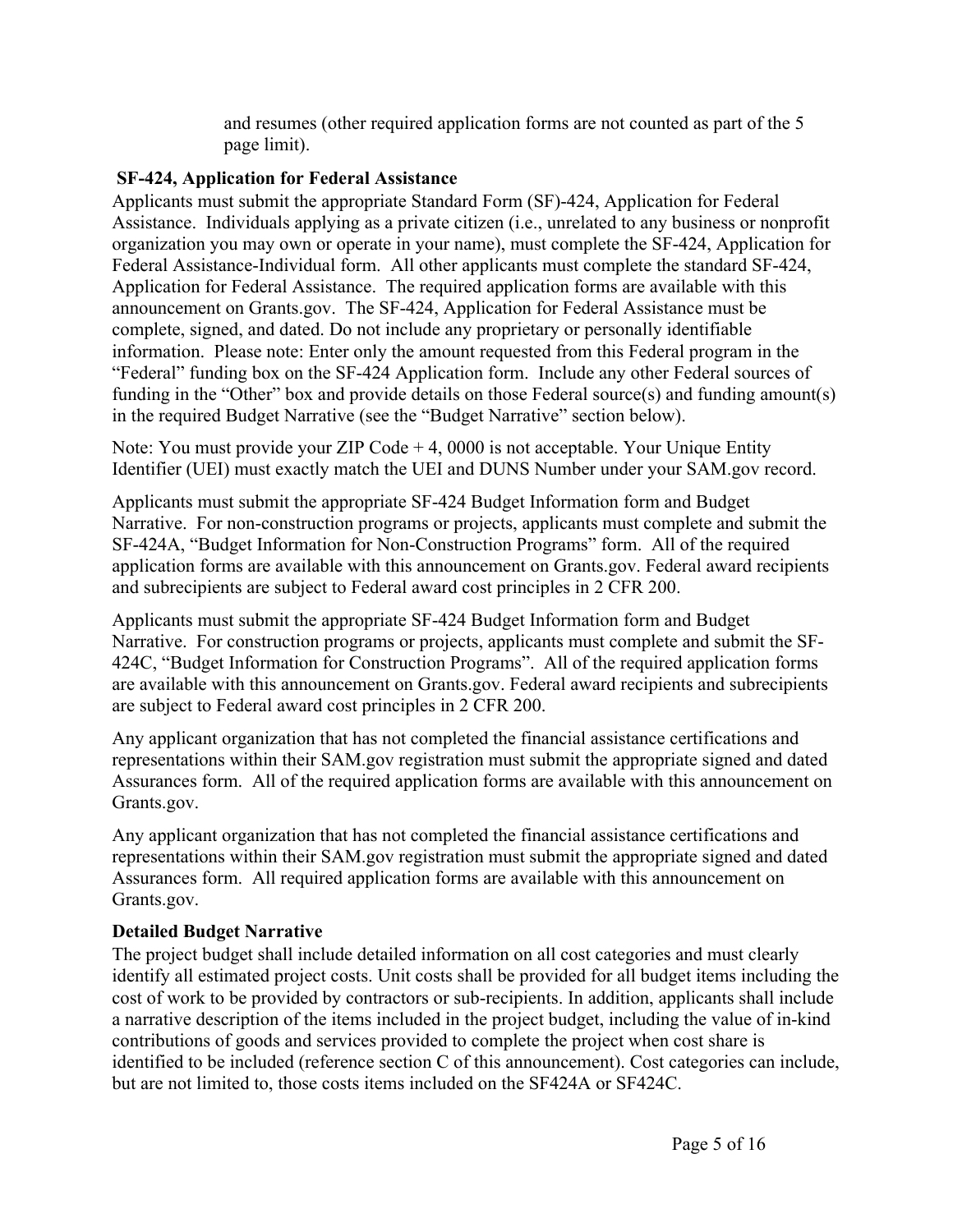- Detailed Budget Justification
	- o The Detailed Budget Justification Worksheet provides a place to further breakdown the object category total costs in the form SF424A, Section B, and to provide a justification for each item included in the budget.

# **Project Abstract Summary**

Please complete and submit with your application package the Project Abstract Summary form with the following information:

- Funding Opportunity Number;
- Goals and Objectives of your proposed project;
- Summary of Project Activities;
- Performance Goals including milestones and expected outcomes;
- Who will benefit from your project.

This information will be transmitted to USASpending.gov and be viewable by the public.

# **Conflict of Interest Disclosure**

Per the Financial Assistance Interior Regulation (FAIR), 2 CFR [§1402.112](https://ecfr.federalregister.gov/current/title-2/subtitle-B/chapter-XIV/part-1402/subpart-B), applicants must state in their application if any actual or potential conflict of interest exists at the time of submission.

# *(a) Applicability*.

(1) This section intends to ensure that non-Federal entities and their employees take appropriate steps to avoid conflicts of interest in their responsibilities under or with respect to Federal financial assistance agreements.

(2) In the procurement of supplies, equipment, construction, and services by recipients and by sub recipients, the conflict of interest provisions in 2 CFR [§200.318](https://www.ecfr.gov/cgi-bin/text-idx?node=sp2.1.200.d&rgn=div6#se2.1.200_1318) apply.

# *(b) Notification*.

(1) Non-Federal entities, including applicants for financial assistance awards, must disclose in writing any conflict of interest to the DOI awarding agency or pass-through entity in accordance with 2 CFR [§200.112](https://www.ecfr.gov/cgi-bin/text-idx?node=pt2.1.200&rgn=div5#se2.1.200_1112).

(2) Recipients must establish internal controls that include, at a minimum, procedures to identify, disclose, and mitigate or eliminate identified conflicts of interest. The recipient is responsible for notifying the Financial Assistance Officer in writing of any conflicts of interest that may arise during the life of the award, including those that have been reported by sub recipients.

*(c) Restrictions on lobbying*. Non-Federal entities are strictly prohibited from using funds under a grant or cooperative agreement for lobbying activities and must provide the required certifications and disclosures pursuant to 43 [CFR](https://www.ecfr.gov/cgi-bin/text-idx?node=pt43.1.18&rgn=div5) §18 and [prelim@title31](https://uscode.house.gov/view.xhtml?path=/<a href=)/subtitle2/chapter13&edition=prelim">31 USC §1352.

(d) *Review procedures*. The Financial Assistance Officer will examine each conflict of interest disclosure on the basis of its particular facts and the nature of the proposed grant or cooperative agreement, and will determine whether a significant potential conflict exists and, if it does, develop an appropriate means for resolving it.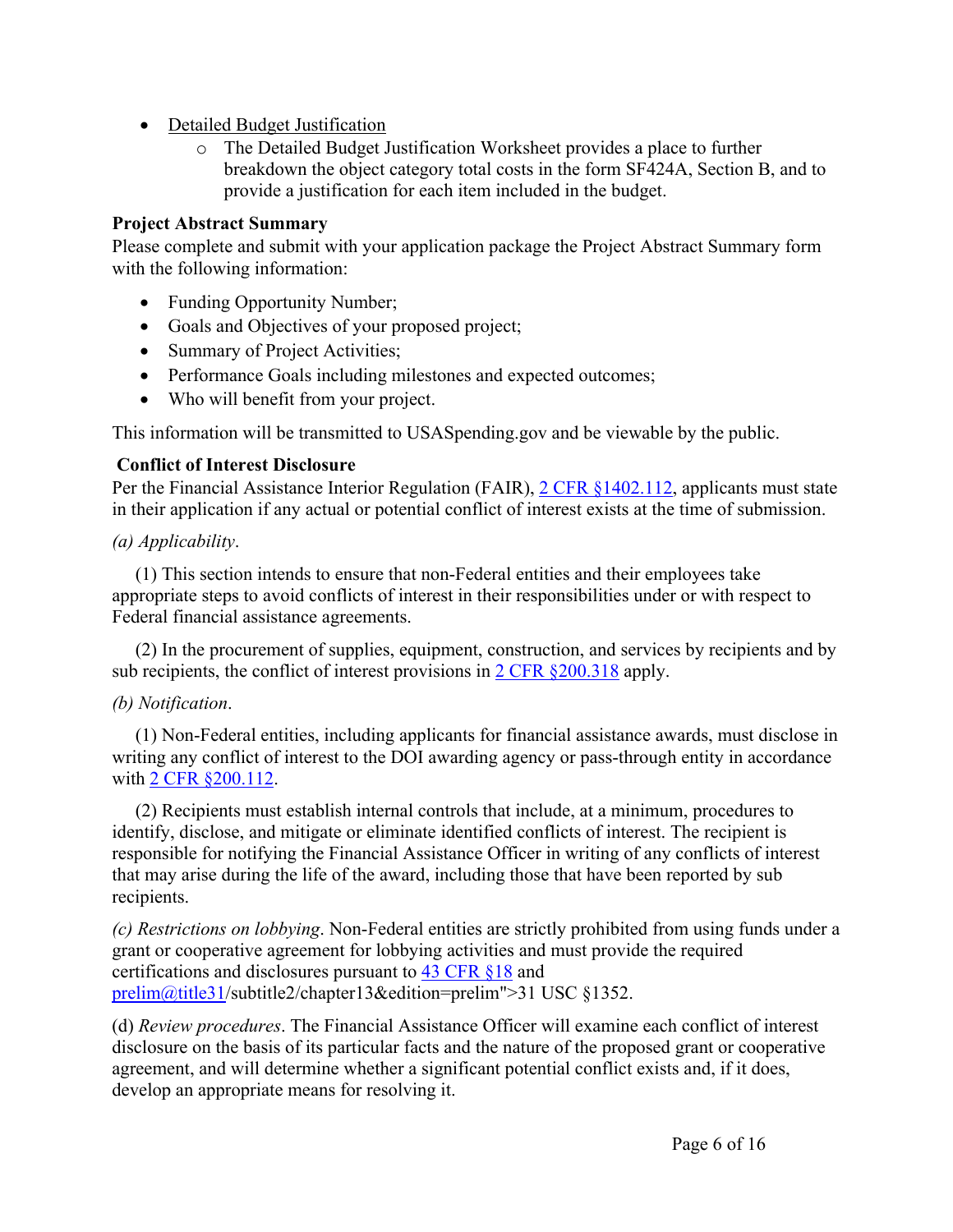(e) Enforcement. Failure to resolve conflicts of interest in a manner that satisfies the government may be cause for termination of the award. Failure to make required disclosures may result in any of the remedies described in 2 CFR [§200.339](https://www.ecfr.gov/cgi-bin/text-idx?node=sp2.1.200.d&rgn=div6#se2.1.200_1339), Remedies for noncompliance, including suspension or debarment (see also 2 CFR [§180\)](https://www.ecfr.gov/cgi-bin/text-idx?tpl=/ecfrbrowse/Title02/2cfr180_main_02.tpl).

## **Uniform Audit Reporting Statement**

All U.S. states, local governments, federally recognized Indian tribes, institutions of higher education, and non- profit organizations expending \$750,000 USD or more in Federal award funds in the applicant's fiscal year must submit a Single Audit report for that year through the Federal Audit [Clearinghouse's](https://harvester.census.gov/facides/Account/Login.aspx) Internet Data Entry System, in accordance with 2 CFR 200 subpart F. U.S. state, local government, federally recognized Indian tribes, institutions of higher education, and non-profit applicants must state if your organization was or was not required to submit a Single Audit report for the most recently closed fiscal year. If your organization was required to submit a Single Audit report for the most recently closed fiscal year, provide the EIN associated with that report and state if it is available through the Federal Audit [Clearinghouse](https://harvester.census.gov/facdissem/Main.aspx) website.

# **Certification Regarding Lobbying**

Applicants requesting more than \$100,000 in Federal funding must certify to the statements in [43](http://www.ecfr.gov/cgi-bin/text-idx?SID=683823273fc0da6a1060883eda593fb8&mc=true&node=pt43.1.18&rgn=div5) CFR Part 18, Appendix [A-Certification](http://www.ecfr.gov/cgi-bin/text-idx?SID=683823273fc0da6a1060883eda593fb8&mc=true&node=pt43.1.18&rgn=div5) Regarding Lobbying. If this application requests more than \$100,000 in Federal funds, the Authorized Official's signature on the appropriate SF-424, Application for Federal Assistance form also represents the entity's certification of the statements in 43 CFR Part 18, Appendix A.

## **Disclosure of Lobbying Activities**

Applicants and recipients must not use any federally appropriated funds (annually appropriated or continuing appropriations) or matching funds under a Federal award to pay any person for lobbying in connection with the award. Lobbying is influencing or attempting to influence an officer or employee of any U.S. agency, a Member of the U.S. Congress, an officer or employee of the U.S. Congress, or an employee of a Member of the U.S. Congress connection with the award. Applicants and recipients must complete and submit the SF-LLL, ["Disclosure](https://www.grants.gov/web/grants/forms/post-award-reporting-forms.html) of Lobbying [Activities"](https://www.grants.gov/web/grants/forms/post-award-reporting-forms.html) form if the Federal share of the proposal or award is more than \$100,000 and the applicant or recipient has made or has agreed to make any payment using nonappropriated funds for lobbying in connection with the application or award. The SF-LLL form is available with this Funding Opportunity on Grants.gov. See 43 CFR, Subpart 18.100 and 31 USC 1352 for more information on when additional submission of this form is required.

# **Overlap or Duplication of Effort Statement**

If the project proposed in this application is funded through another Federal financial assistance award, in part or in whole, the applicant must provide a statement detailing the potential funding overlap in regards to activities, costs, or time commitment of key personnel. Provide a copy of any overlapping or duplicative proposal submitted to any other potential funding entity and identify when that proposal was submitted or copy of Federal financial assistance award covering activities covered under this proposal. The statement and the description of overlap or duplication, when applicable, may be provided within the proposal or as a separate attachment to the application. Any overlap or duplication of funding between the proposed project and other active or anticipated projects may impact selection and/or funding amount. If no such overlap or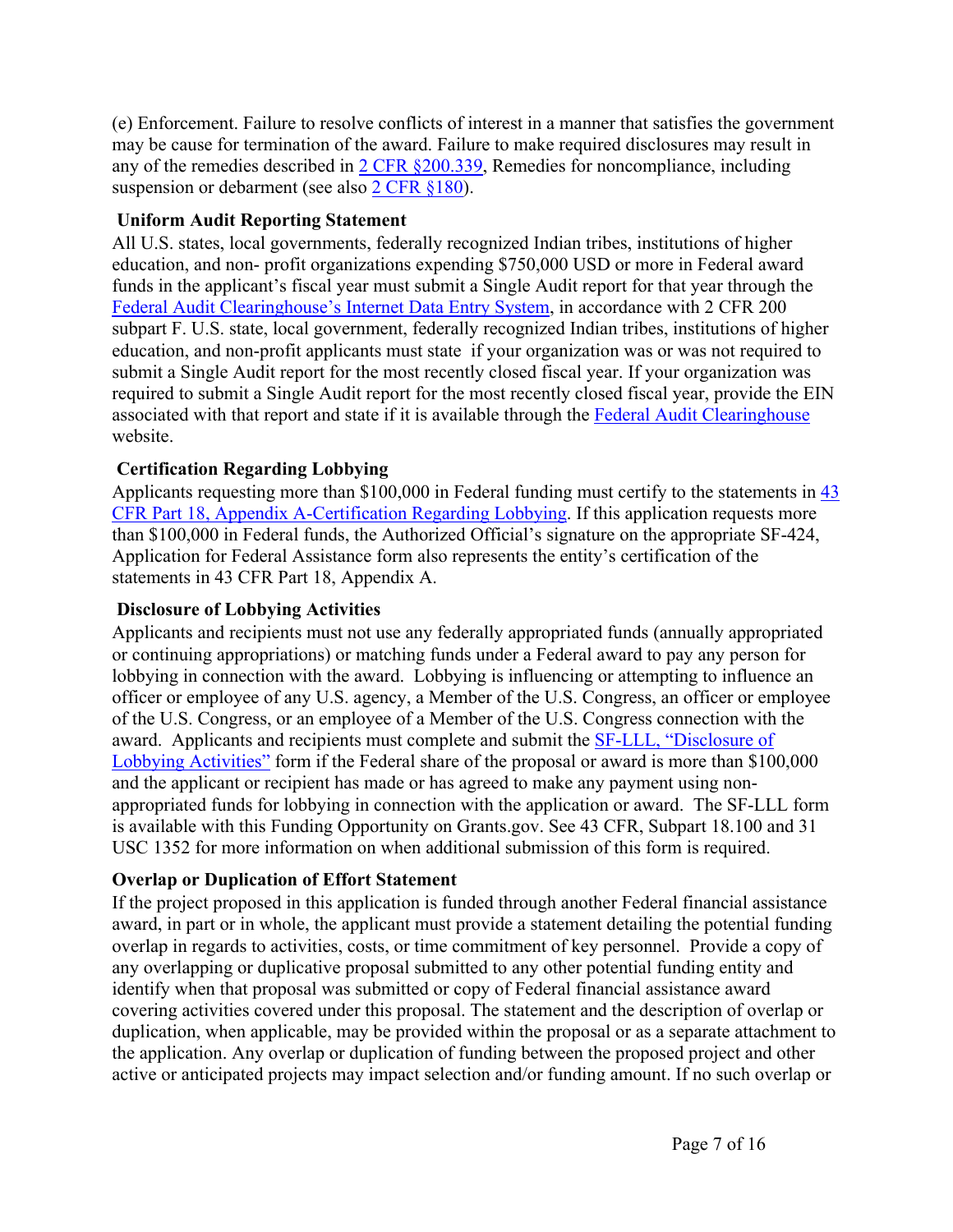duplication exists, state, "There are no overlaps or duplication between this application and any of our other Federal applications or funded projects"

## <span id="page-8-0"></span>**D3. Unique Entity Identifier and System for Award Management (SAM)**

**Identifier and System for Award Management (SAM.gov) Registration:** This requirement does not apply to individuals applying for funds as an individual (i.e., unrelated to any business or nonprofit organization you may own, operate, or work within), or any entity with an exception to bypass SAM.gov registration with prior approval from the funding bureau or office in accordance with bureau or office policy. All other applicants are required to register in SAM.gov prior to submitting a Federal award application and obtain a Unique Entity [Identifier](https://www.gsa.gov/about-us/organization/federal-acquisition-service/office-of-systems-management/integrated-award-environment-iae/iae-systems-information-kit/unique-entity-identifier-update) (UEI) which replaces the Data Universal Numbering System (DUNS) number from Dun & Bradstreet in April 2022. A Federal award may not be made to an applicant that has not completed the SAM.gov registration. If an applicant selected for funding has not completed their SAM.gov registration by the time the program is ready to make an award, the program may determine the applicant is not qualified to receive an award. Federal award recipients must also continue to maintain an active SAM.gov registration with current information through the life of their Federal award(s).

## **Register with the System for Award Management (SAM)**

Applicants can register on the [SAM.gov](http://www.sam.gov) website. The "Help" tab on the website contains User Guides and other information to assist you with registration. The Grants.gov "[Register](https://www.grants.gov/help/html/help/Register/RegisterWithSAM.htm) with [SAM](https://www.grants.gov/help/html/help/Register/RegisterWithSAM.htm)" page also provides detailed instructions. Applicants can contact the supporting Federal Service Desk for help registering in SAM. Once registered in SAM, entities will be assigned a Unique Entity Identifier (UEI). Entities must renew and revalidate their SAM registration at least once every 12 months from the date previously registered. Entities are strongly encouraged to revalidate their registration as often as needed to ensure their information is up to date and reflects changes that may have been made to the entity's IRS information. There is no cost to register with SAM.gov. There are third-party vendors who will charge a fee in exchange for registering entities with SAM.gov; please be aware you can register and request help for free. If applicable, foreign entities who want to receive payment directly to a U.S. bank account must enter and maintain valid, current banking information in SAM.

## <span id="page-8-1"></span>**D4. Submission Dates and Times**

#### **Due Date for Applications** 05/31/2022

## **Application Due Date Explanation**

Electronically submitted applications must be submitted no later than 11:59 PM, ET, on the listed application due date.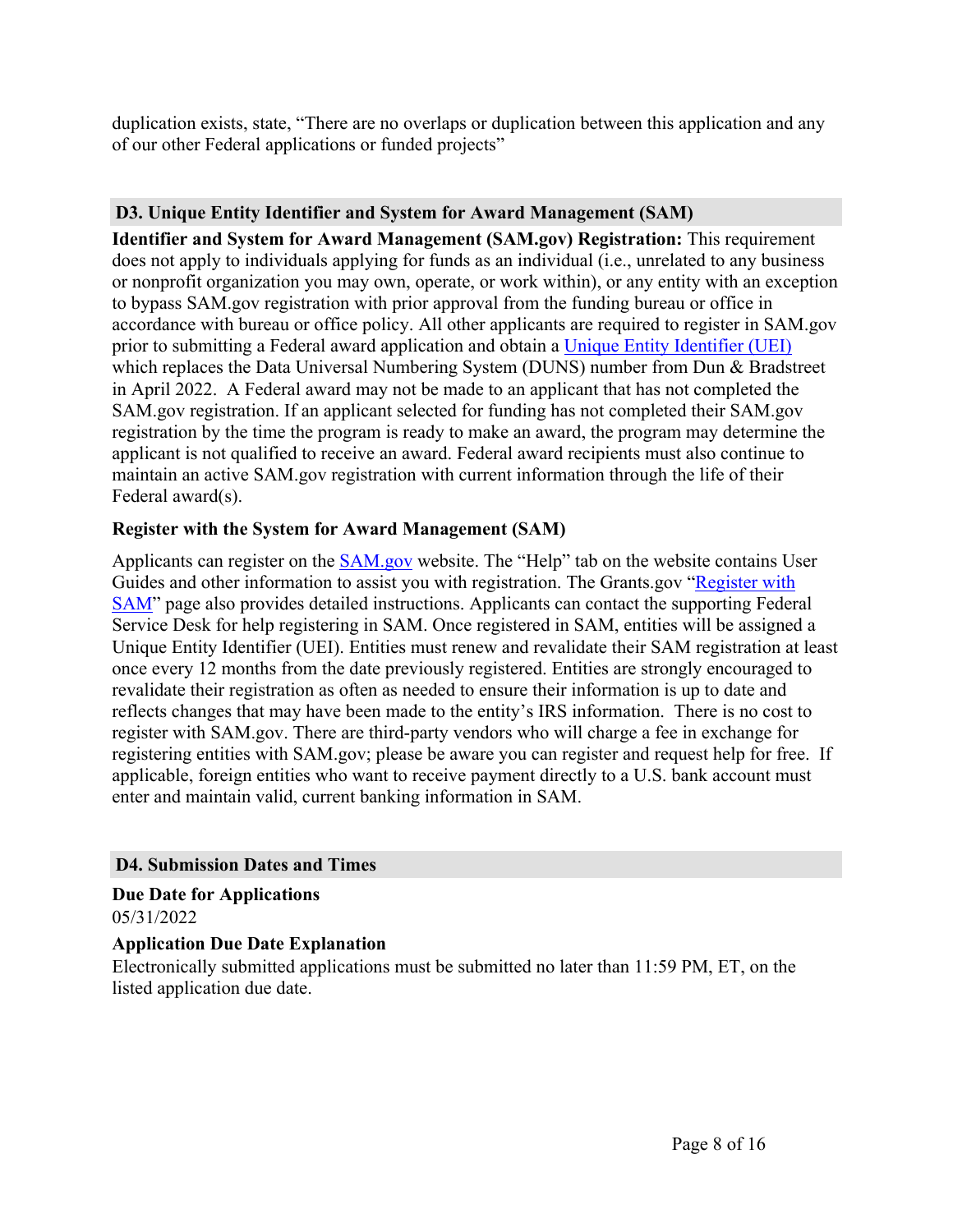#### <span id="page-9-0"></span>**D5. Intergovernmental Review**

An intergovernmental review may be required for applications submissions from a U.S. state or local government prior to submission. Applicants must contact their State's Single Point of Contact (SPOC) to comply with the state's process under [Executive](https://www.archives.gov/federal-register/codification/executive-order/12372.html)) Order 12372.

## <span id="page-9-1"></span>**D6. Funding Restrictions**

The Federal awarding agency that provides the largest amount of direct funding to your organization is your cognizant agency for indirect costs, unless otherwise assigned by the White House Office of Management and Budget (OMB). If the Department of the Interior is your organization's cognizant agency, the Interior Business Center will negotiate your indirect cost rate. Contact the Interior Business Center by phone 916-930-3803 or using the **IBC [Email](https://www.doi.gov/ibc/contactus/icsfeedback)** [Submission](https://www.doi.gov/ibc/contactus/icsfeedback) Form. See the IBC [Website](https://www.doi.gov/ibc/services/finance/indirect-cost-services) for more information.

Organizations must have an active Federal award before they can submit an indirect cost rate proposal to their cognizant agency. Failure to establish an approved rate during the award period renders all costs otherwise allocable as indirect costs unallowable under the award. Recipients must have prior written approval from the Service to use amounts budgeted for direct costs to satisfy cost-share or match requirements or to cover unallowable indirect costs. Recipients shall not shift unallowable indirect costs to another Federal award unless specifically authorized to do so by legislation.

## **Required Indirect Cost Statement to be submitted with Application.**

All organizations must include the applicable statement from the following list in their application, and attach to their application any documentation identified in the applicable statement:

We are:

- A U.S. state or local government entity receiving more than \$35 million in direct Federal funding each year with an indirect cost rate of [insert rate]. We submit our indirect cost rate proposals to our cognizant agency. Attached is a copy of our most recently approved rate agreement/certification.
- A U.S. state or local government entity receiving less than \$35 million in direct Federal funding with an indirect cost rate of [insert rate]. We have prepared and will retain for audit an indirect cost rate proposal and related documentation.
- A [insert your organization type; U.S. states and local governments, do not use this statement] that has previously negotiated or currently has an approved indirect cost rate with our cognizant agency. Our indirect cost rate is [insert rate]. [Insert either: "Attached is a copy of our most recently approved but expired rate agreement. In the event an award is made, we will submit an indirect cost rate proposal to our cognizant agency within 90 calendar days after the award is made." *or* "Attached is a copy of our current negotiated indirect cost rate agreement."]
- A [insert your organization type] that has never submitted an indirect cost rate proposal to our cognizant agency. Our indirect cost rate is [insert rate]. If we receive an award, we will submit an indirect cost rate proposal to our cognizant agency within 90 calendar days after the award date.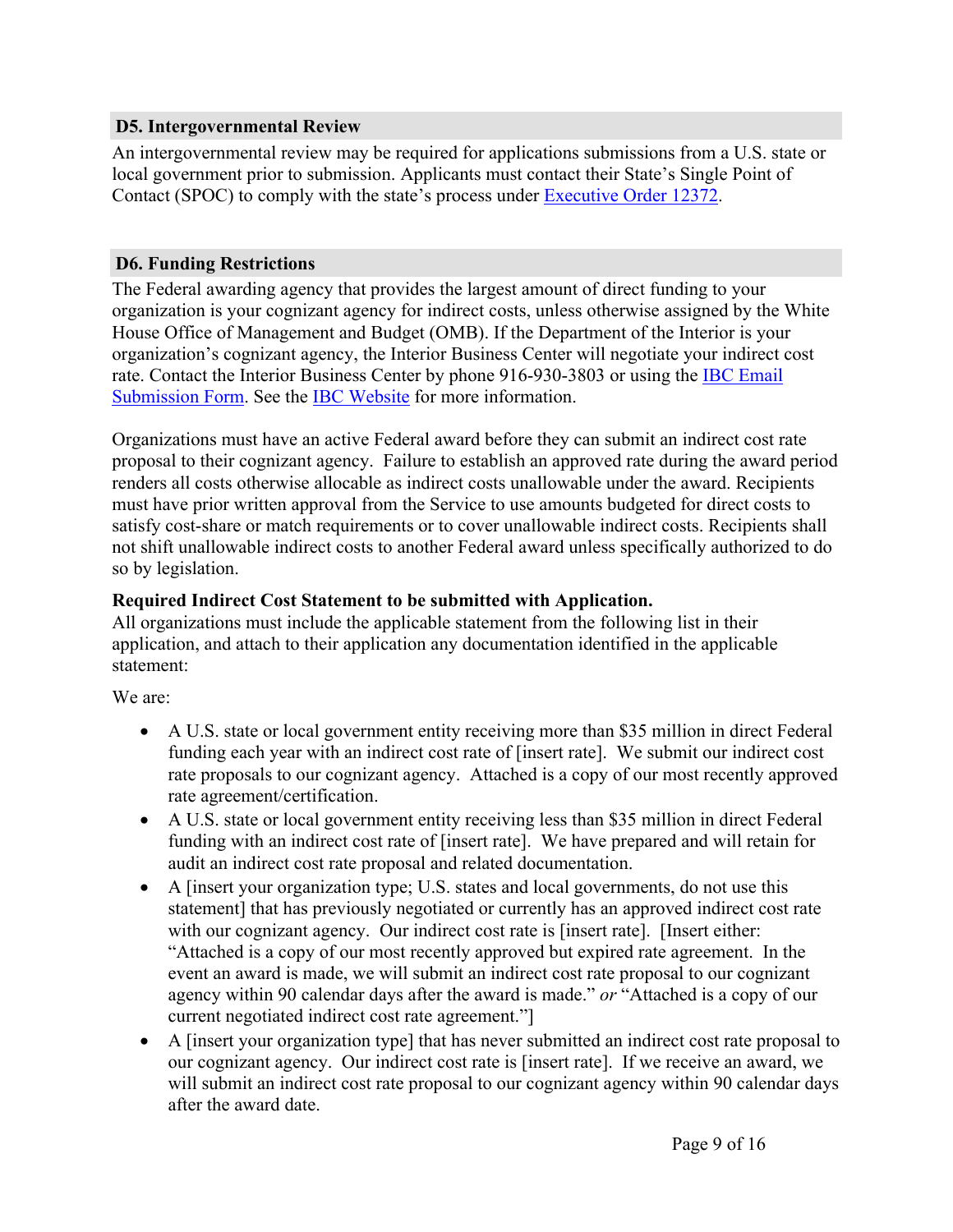- A [insert your organization type] that has never submitted an indirect cost rate proposal to our cognizant agency and has an indirect cost rate that is lower than 10%. Our indirect cost rate is [insert rate; must be lower than 10%]. However, if we receive an award we will not be able to meet the requirement to submit an indirect cost rate proposal to our cognizant agency within 90 calendar days after award. We request as a condition of award to charge a flat indirect cost rate of [insert rate; must be lower than 10%] against [insert a clear description of the direct cost base against which your rate is charged (e.g., salaries; salaries and fringe benefits; or modified total direct costs). However, please note that your organization cannot charge indirect costs in excess of the indirect costs that would be recovered if applied against modified total direct costs as defined in §2 [CFR](https://www.ecfr.gov/cgi-bin/text-idx?SID=0bb1f5386f36f965f85dc05b2ad8a804&mc=true&node=pt2.1.200&rgn=div5#se2.1.200_168) [200.68](https://www.ecfr.gov/cgi-bin/text-idx?SID=0bb1f5386f36f965f85dc05b2ad8a804&mc=true&node=pt2.1.200&rgn=div5#se2.1.200_168)]. We understand that we must notify the Service in writing if we establish an approved rate with our cognizant agency at any point during the award period.
- A [insert your organization type] that has never submitted an indirect cost rate proposal to our cognizant agency and has an indirect cost rate that is 10% or higher. Our indirect cost rate is [insert your organization's indirect rate; must be 10% or higher]. However, if we receive an award we will not be able to meet the requirement to submit an indirect cost rate proposal to our cognizant agency within 90 calendar days after award. We request as a condition of award to charge a flat *de minimis* indirect cost rate of 10% to be charged against modified total direct project costs as defined in 2 CFR [§200.68](https://www.ecfr.gov/cgi-bin/text-idx?SID=0bb1f5386f36f965f85dc05b2ad8a804&mc=true&node=pt2.1.200&rgn=div5#se2.1.200_168). We understand that we must notify the Service in writing if we establish a negotiated rate with our cognizant agency at any point during the award period. We understand that additional Federal funds may not be available to support an unexpected increase in indirect costs during the project period and that such changes are subject to review, negotiation, and prior approval by the Service.
- A [insert your organization type] that is submitting this proposal for consideration under the "Cooperative Ecosystem Studies Unit Network", which has a Department of the Interior-approved indirect cost rate cap of 17.5%. If we have an approved indirect cost rate with our cognizant agency, we understand that we must apply this reduced rate against the same direct cost base as identified in our approved indirect cost rate agreement per 2 CFR [§1402.414.](https://www.ecfr.gov/cgi-bin/text-idx?SID=1bfd0da1190f850482e94794cca23a5d&mc=true&node=20190830y1.1) If we do not have an approved indirect cost rate with our cognizant agency, we understand that we must charge indirect costs against the modified total direct cost base defined in 2 CFR §200.68 "Modified Total Direct Cost (MTDC)". We understand that we must request prior approval from the Service to use the 2 CFR 200 MTDC base instead of the base identified in our approved indirect cost rate agreement. We understand that Service approval of such a request will be based on: 1) a determination that our approved base is only a subset of the MTDC (such as salaries and wages); and 2) that use of the MTDC base will still result in a reduction of the total indirect costs to be charged to the award. In accordance with 2 CFR §200.405, we understand that indirect costs not recovered due to a voluntary reduction to our federally negotiated rate are not allowable for recovery via any other means.

A [insert your organization type] that will charge all costs directly.

## <span id="page-10-0"></span>**D7. Other Submission Requirements**

Anticipated Activities List (aka Workplan)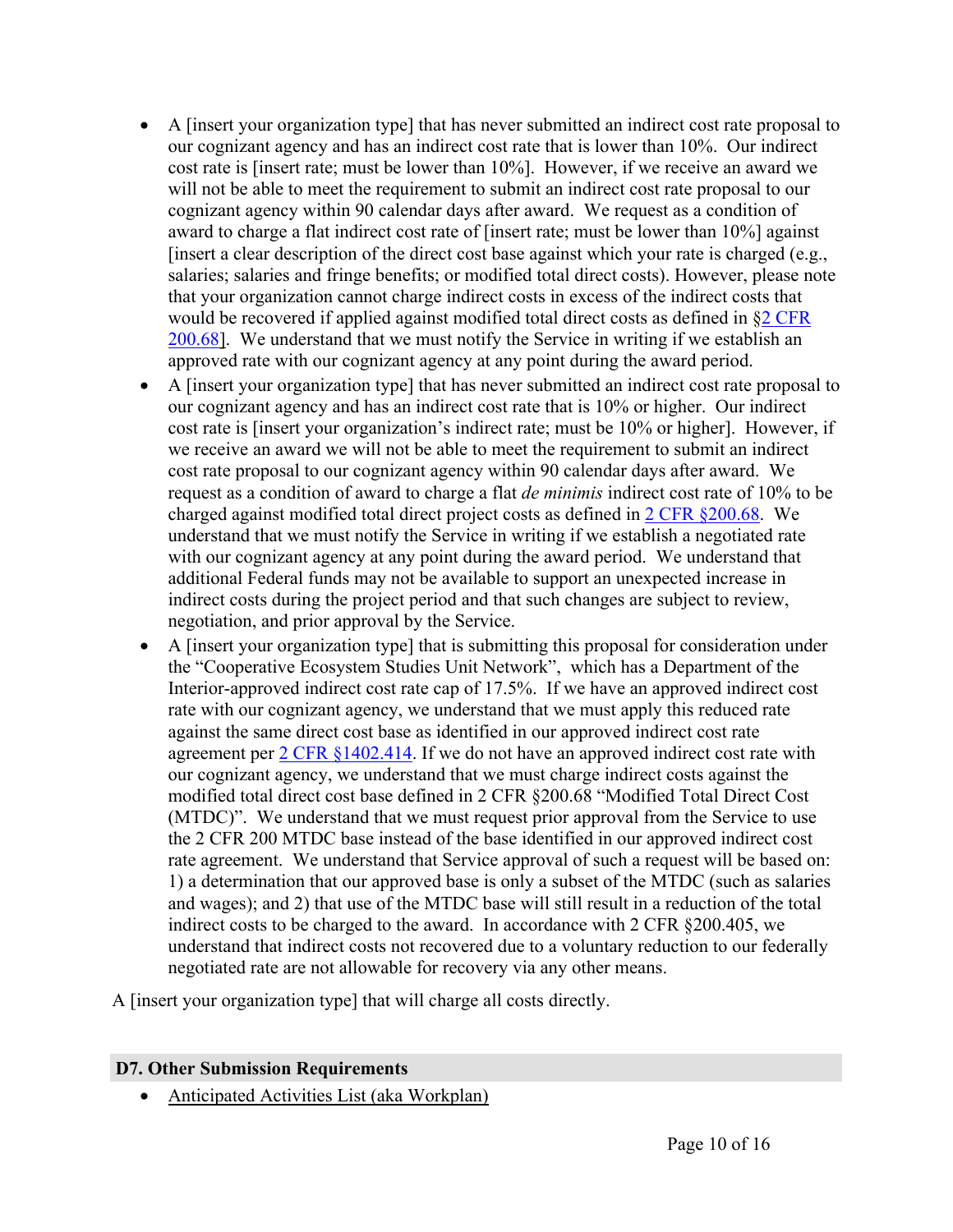o The Anticipated Activities List must state the activities that will be completed under the grant agreement and in accordance with the Tribe's MOA Partnership agreement with NPS (under which the Tribe assumed the duties of the State Historic Preservation Office and is eligible to apply for HPF grant funds). The Narrative should specifically address work anticipated under each of the allowable Historic Preservation Fund program areas (education, planning, National Register, survey & inventory, review & compliance, development, preservation tax incentives, Certified Local Governments, and administration). The proposal text must be no longer than 5 pages, no smaller than font size 11, and have 1-inch margins. The 5-page limit includes all text, figures, references, and resumes (other required application forms are not counted as part of the 5 page limit).

#### <span id="page-11-0"></span>**E. Application Review Information**

#### <span id="page-11-1"></span>**E1. Criteria**

#### <span id="page-11-2"></span>**E2. Review and Selection Process**

Prior to award, the program will review any applicant statement regarding potential overlap or duplication between the project to be funded and any other funded or proposed project in terms of activities, funding, or time commitment of key personnel. Depending on the circumstances, the program may request modification to the application, other pending applications, or an active award, as needed to eliminate any duplication of effort, or the Bureau may choose not to fund the selected project.

The program may not make a Federal award to an applicant that has not completed the SAM.gov registration. If an applicant selected for funding has not completed their SAM.gov registration by the time the Bureau is ready to make an award, the program may determine that the applicant is not qualified to receive an award. The program can use that determination as a basis for making an award to another applicant.

Prior to award, the program will evaluate the risk posed by applicants as required in 2 CFR 200.205. Programs document applicant risk evaluations using the Bureau's "Financial Assistance Recipient Risk Assessment" form. Prior to approving awards for Federal funding in excess of the simplified acquisition threshold (currently \$250,000), the Bureau is required to review and consider any information about or from the applicant found in the Federal Awardee Performance and Integrity Information System. The Bureau will consider this information when completing the risk review. The Bureau uses the results of the risk evaluation to establish monitoring plans, recipient reporting frequency requirements, and to determine if one or more of the specific award conditions in 2 CFR 200.207 should be applied the award.

NPS personnel will review all proposals. These are not competitive awards, funding is determined by an apportionment formula developed in consultation with THPOs. The formula has 80% of the total appropriation being divided equally among all THPOs and the remaining 20% being apportioned based the area of Tribal lands as defined in the National Historic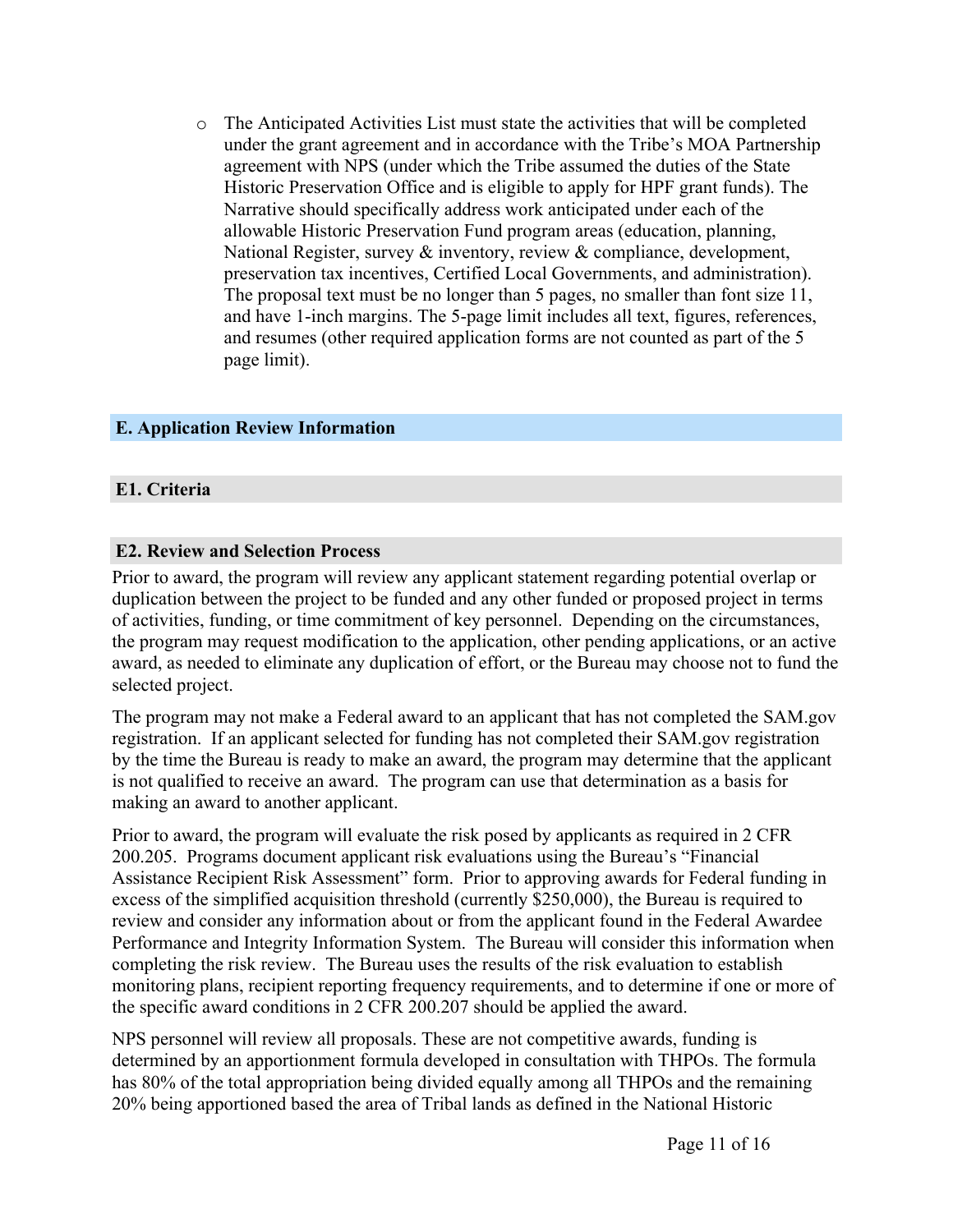Preservation Act.

An initial review will be performed to determine whether: (1) the Applicant is eligible for an award; (2) the information required by the NOFO has been submitted; (3) all mandatory requirements of the NOFO are satisfied; and (4) the proposed project is responsive to the program objectives of the NOFO (program determination). If an applicant fails to meet the requirements or objectives of the NOFO, or does not provide sufficient information for review, the applicant may be considered non-responsive and eliminated from further review.

The Government may enter into discussions with a selected applicant for any reason deemed necessary, including, but not limited to: (1) only a portion of the application is selected for award; (2) the Government needs additional information to determine that the recipient is capable of complying with the requirements of DOI Financial Assistance Regulations, and/or (3) additional specific terms and conditions are required. Failure to satisfactorily resolve the issues identified by the Government may preclude award to the applicant.

In accordance with 2 C.F.R. § 200.205, applications selected for funding will be subject to a preaward risk assessment which may include a review of information contained within the applicant's proposal, past audits, Federal Awardee Performance and Integrity Information System (FAPIIS), and/or past performance on previous Federal financial assistance awards. Negative information that leads to a recipient being designated as "Medium Risk" or "High Risk" may result in specific conditions, as identified in 2 C.F.R. § 200.207, being incorporated into the final award.

## <span id="page-12-0"></span>**E3. CFR – Regulatory Information**

See the National Park [Service's](https://www.fws.gov/grants/index.html) Award Terms and Conditions for the general administrative and national policy requirements applicable to Service awards. The Service will communicate any other program- or project-specific special terms and conditions to recipients in their notices of award.

## <span id="page-12-1"></span>**E4. Anticipated Announcement and Federal Award Dates**

Once an application is approved, applicants will receive notification of their award through Grant **Solutions** 

## <span id="page-12-2"></span>**F. Federal Award Administration Information**

## <span id="page-12-3"></span>**F1. Federal Award Notices**

Once an application is approved, applicants will receive notification of their award through Grant Solutions.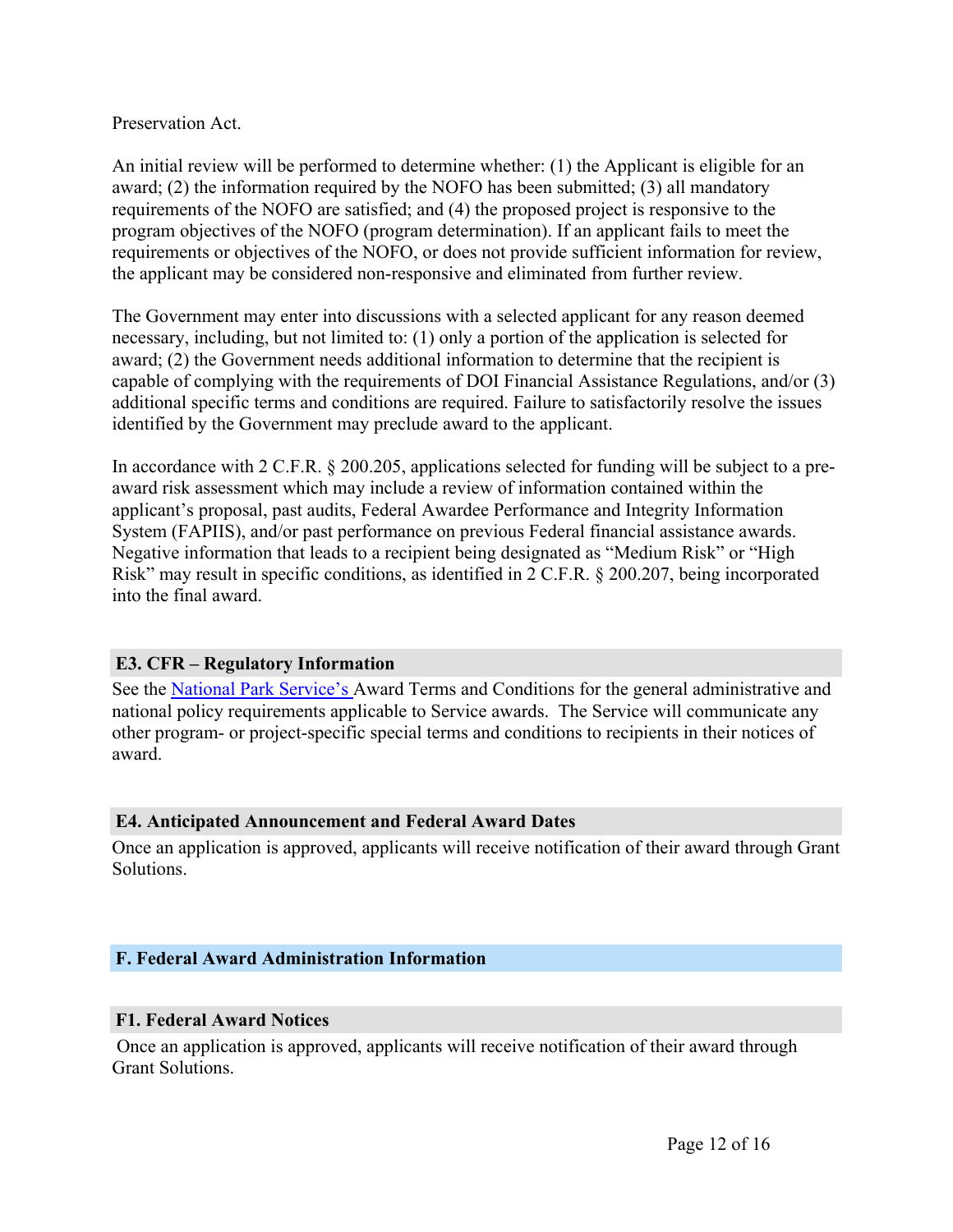Any pre-award costs incurred prior to the receipt of a signed agreement or written notice signed by a Financial Assistance Awarding Officer authorizing pre-award costs, is at the applicant's own risk. Pre-award costs are allowable back to the start date of the agreement, 10/1/2021.

Organizations whose applications have not been selected will be advised as promptly as possible.

# <span id="page-13-0"></span>**F2. Administrative and National Policy Requirements**

See the "DOI Standard Terms and [Conditions"](https://www.doi.gov/grants/doi-standard-terms-and-conditions) for the administrative and national policy requirements applicable to DOI awards.

## **Data Availability**

Per theFinancial Assistance Interior Regulation (FAIR), 2 CFR [§1402.315](https://www.ecfr.gov/current/title-2/subtitle-A/chapter-II/part-200/subpart-D/subject-group-ECFR8feb98c2e3e5ad2/section-200.315):

(a) All data, methodology, factual inputs, models, analyses, technical information, reports, conclusions, valuation products or other scientific assessments in any medium or form, including textual, numerical, graphic, cartographic, narrative, or audiovisual, resulting from a financial assistance agreement is available for use by the Department of the Interior, including being available in a manner that is sufficient for independent verification.

(b) The Federal Government has the right to:

(1) Obtain, reproduce, publish, or otherwise use the data, methodology, factual inputs, models, analyses, technical information, reports, conclusions, or other scientific assessments, produced under a Federal award; and

(2) Authorize others to receive, reproduce, publish, or otherwise use such data, methodology, factual inputs, models, analyses, technical information, reports, conclusions, or other scientific assessments, for Federal purposes, including to allow for meaningful third-party evaluation.

# <span id="page-13-1"></span>**F3. Reporting**

# **Financial Reports**

All recipients must use the **SF-425**, Federal [Financial](https://www.grants.gov/web/grants/forms/post-award-reporting-forms.html) Report form for financial reporting. At a minimum, all recipients must submit a **final** financial report. Final reports are due no later than 120 calendar days after the award period of performance end date or termination date. For awards with periods of performance longer than 12 months, recipients are required to submit **interim** financial reports on the frequency established in the Notice of Award. The only exception to the interim financial reporting requirement is if the recipient is required to use the SF 270/271 to request payment and requests payment at least once annually through the entire award period of performance. We will describe all financial reporting requirements in the Notice of Award.

# **Performance Reports**

Performance reports must contain a comparison of actual accomplishments with the established goals and objectives of the award; a description of reasons why established goals were not met, if appropriate; and any other pertinent information relevant to the project results. Final reports are due no later than 120 calendar days after the award period of performance end date or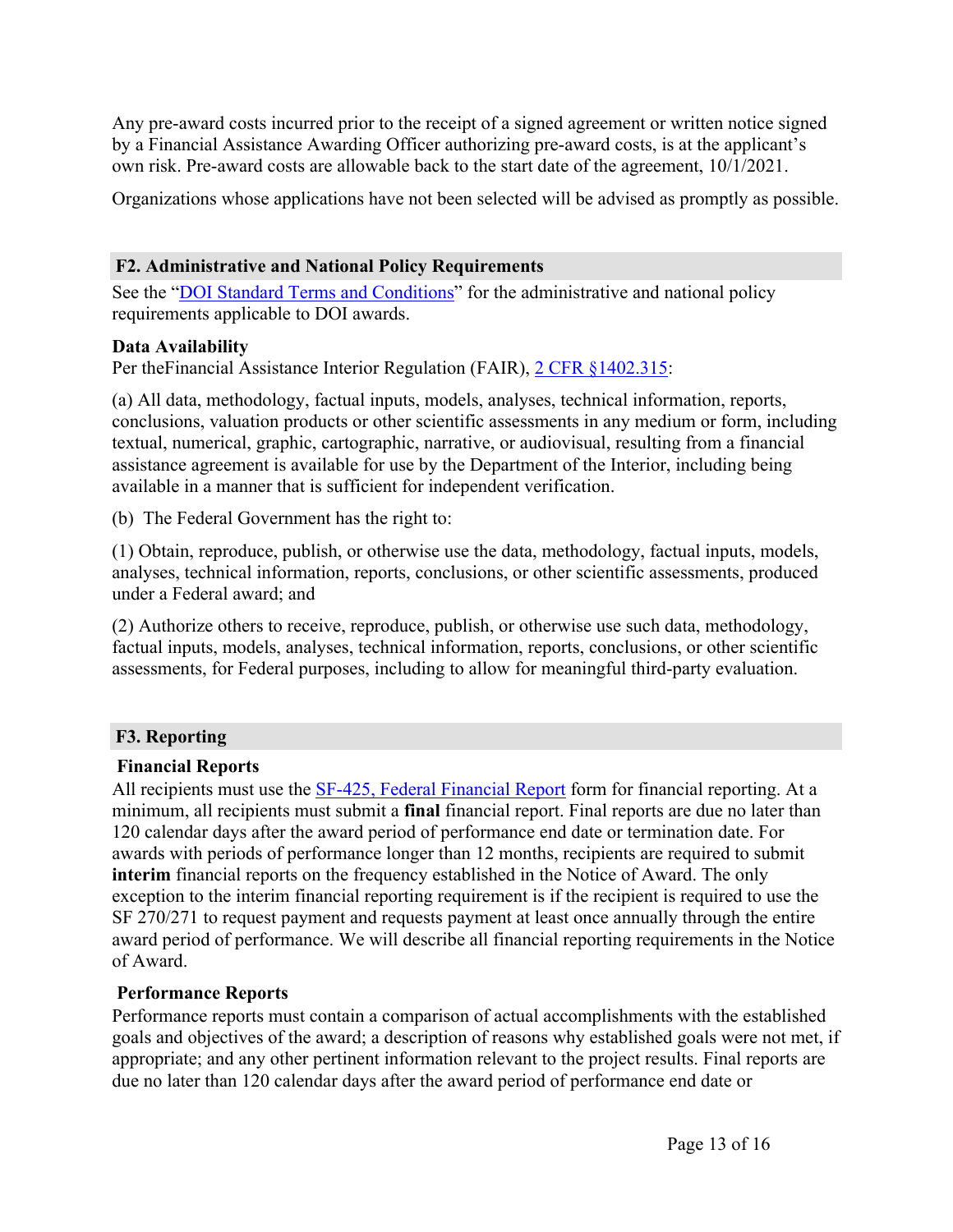termination date. For awards with periods of performance longer than 12 months, recipients are required to submit **interim** financial reports on the frequency established in the Notice of Award.

## **Significant Development Reports**

Events may occur between the scheduled performance reporting dates which have significant impact upon the supported activity. In such cases, recipients are required to notify the Bureau in writing as soon as the recipient becomes aware of any problems, delays, or adverse conditions that will materially impair the ability to meet the objective of the Federal award. This disclosure must include a statement of any corrective action(s) taken or contemplated, and any assistance needed to resolve the situation. The recipient should also notify the Service in writing of any favorable developments that enable meeting time schedules and objectives sooner or at less cost than anticipated or producing more or different beneficial results than originally planned.

# **Real Property Reports**

Recipients and subrecipients are required to submit status reports on the status of real property acquired under the award in which the Federal government retains an interest. The required frequency of these reports will depend on the anticipated length of the Federal interest period. The Bureau will include recipient-specific real property reporting requirements, including the required data elements, reporting frequency, and report due dates, in the Notice of Award when applicable.

# **Conflict of Interest Disclosures**

Recipients must notify the program immediately in writing of any conflict of interest that arise during the life of their Federal award, including those reported to them by any subrecipient under the award. Recipients must notify the program in writing if any employees, including subrecipient and contractor personnel, are related to, married to, or have a close personal relationship with any Federal employee in the Federal funding program or who otherwise may have been involved in the review and selection of the award. The term employee means any individual engaged in the performance of work pursuant to the Federal award.

# **Other Mandatory Disclosures**

The Non-Federal entity or applicant for a Federal award must disclose, in a timely manner, in writing to the Federal awarding agency or pass-through entity all violations of Federal criminal law involving fraud, bribery, or gratuity violations potentially affecting the Federal award. Non-Federal entities that receive a Federal award including the terms and conditions outlined in 2 CFR 200, Appendix XII—Award Term and Condition for Recipient Integrity and Performance Matters are required to report certain civil, criminal, or administrative proceedings to SAM. Failure to make required disclosures can result in any of the remedies described in 2 [CFR](https://www.ecfr.gov/cgi-bin/text-idx?SID=4772a9e79baa6af1caafa9c4a7782352&mc=true&node=pt2.1.200&rgn=div5#se2.1.200_1339) [200.339](https://www.ecfr.gov/cgi-bin/text-idx?SID=4772a9e79baa6af1caafa9c4a7782352&mc=true&node=pt2.1.200&rgn=div5#se2.1.200_1339) Remedies for Noncompliance, including suspension or debarment.

# **Reporting Matters Related to Recipient Integrity and Performance**

If the total value of your currently active grants, cooperative agreements, and procurement contracts from all Federal awarding agencies exceeds \$10,000,000 for any period of time during the period of performance of this Federal award, then you as the recipient during that period of time must maintain the currency of information reported to the System for Award Management (SAM) that is made available in the designated integrity and performance system (currently the Federal Awardee Performance and Integrity Information System (FAPIIS)) about civil, criminal, or administrative proceedings in accordance with Appendix XII to 2 CFR 200.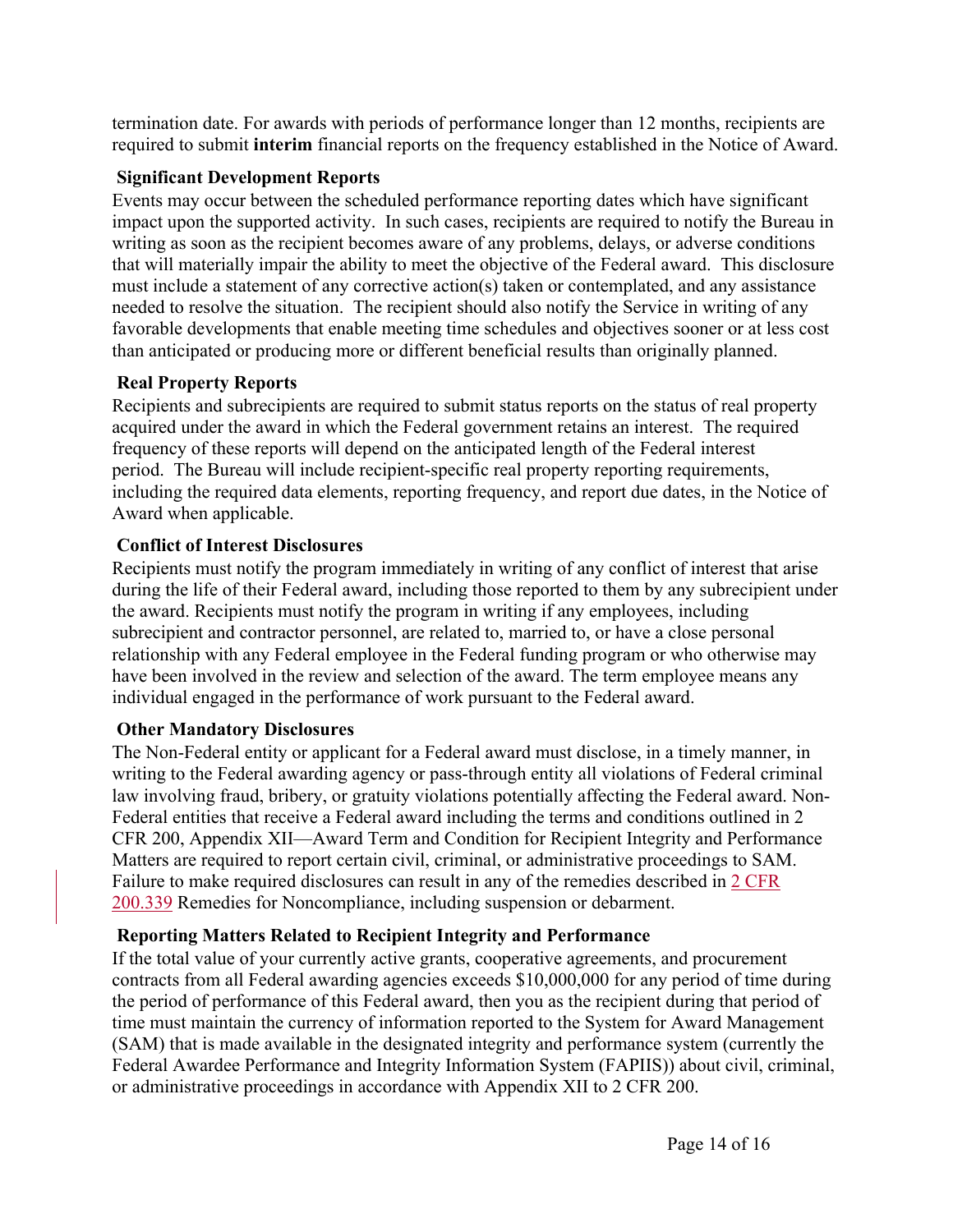## <span id="page-15-0"></span>**G. Federal Awarding Agency Contact(s)**

#### <span id="page-15-1"></span>**G1. Program Technical Contact**

For **programmatic technical assistance**, contact:

First and Last Name: STLPG Address: Telephone: 202-354-2020 Email:

STLPG@nps.gov Email preferred

#### <span id="page-15-2"></span>**G2. Program Administration Contact**

For **program administration assistance**, contact:

First and Last Name: STLPG Address: Telephone: 202-354-2020 Email: STLPG@nps.gov

#### <span id="page-15-3"></span>**G3. Application System Technical Support**

**For Grants.gov technical registration and submission, downloading forms and application packages, contact:** Grants.gov Customer Support Numeric Input Field: 1-800-518-4726 [Support@grants.gov](mailto:Support@grants.gov)

**For GrantSolutions technical registration, submission, and other assistance contact:** GrantSolutions Customer Support 1-866-577-0771 [Help@grantsolutions.gov](mailto:Help@grantsolutions.gov)

#### <span id="page-15-4"></span>**H. Other Information**